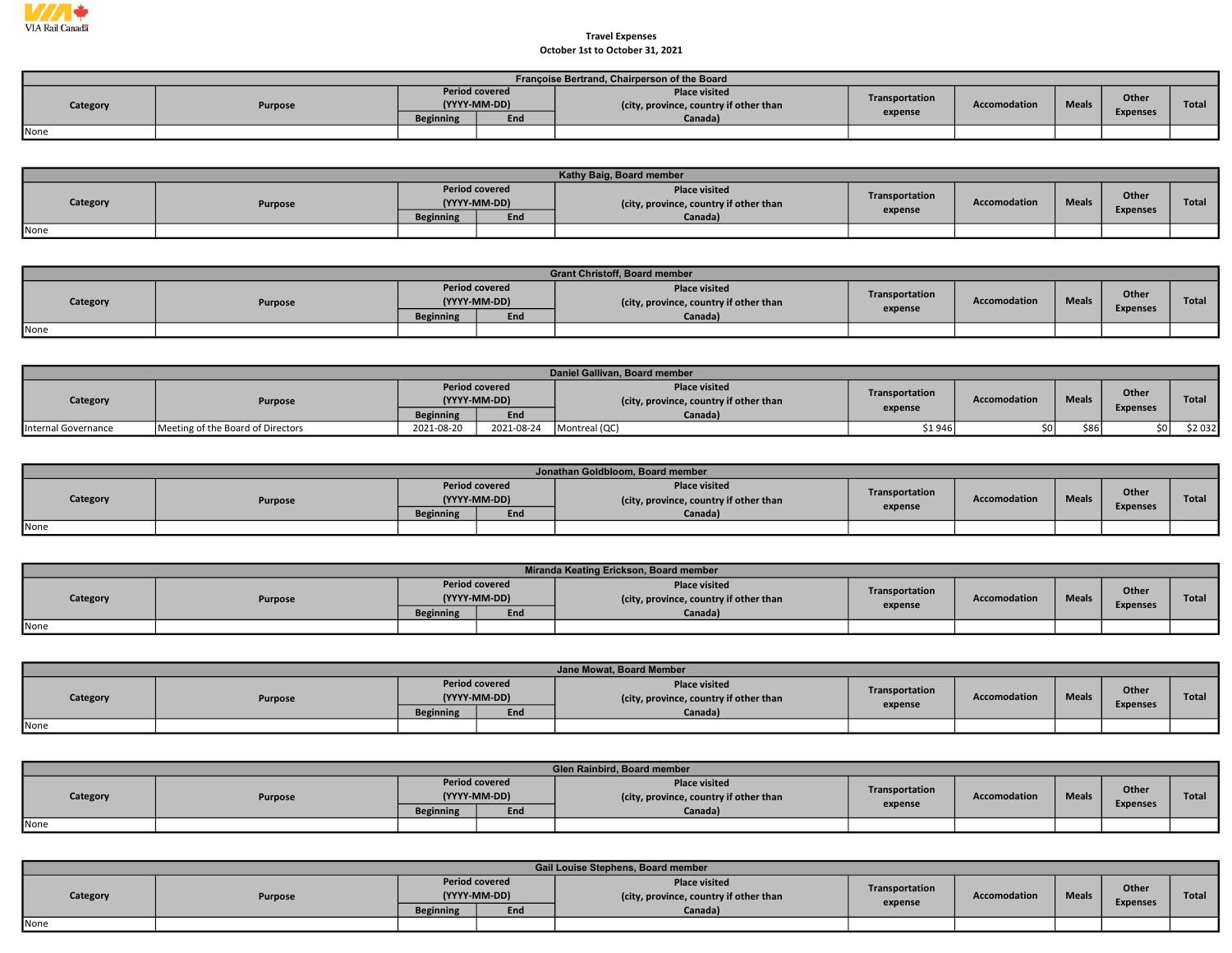

## Travel Expenses October 1st to October 31, 2021

|                     | OCLODER ISL TO OCLODER 31, 2021 |                                       |         |                                                                |                                |  |                 |                       |       |  |  |  |  |  |
|---------------------|---------------------------------|---------------------------------------|---------|----------------------------------------------------------------|--------------------------------|--|-----------------|-----------------------|-------|--|--|--|--|--|
|                     | Kenneth Tan, Board Member       |                                       |         |                                                                |                                |  |                 |                       |       |  |  |  |  |  |
| Category<br>Purpose |                                 | <b>Period covered</b><br>(YYYY-MM-DD) |         | <b>Place visited</b><br>(city, province, country if other than | Transportation<br>Accomodation |  |                 | Other<br><b>Meals</b> | Total |  |  |  |  |  |
|                     | <b>Beginning</b>                | End                                   | Canada) | expense                                                        |                                |  | <b>Expenses</b> |                       |       |  |  |  |  |  |
| None                |                                 |                                       |         |                                                                |                                |  |                 |                       |       |  |  |  |  |  |

|          | Geneviève Tanguay, Board Member |                                       |     |                                                                |                |                     |              |                 |       |  |  |  |  |
|----------|---------------------------------|---------------------------------------|-----|----------------------------------------------------------------|----------------|---------------------|--------------|-----------------|-------|--|--|--|--|
| Category | Purpose                         | <b>Period covered</b><br>(YYYY-MM-DD) |     | <b>Place visited</b><br>(city, province, country if other than | Transportation | <b>Accomodation</b> | <b>Meals</b> | Other           | Total |  |  |  |  |
|          |                                 | <b>Beginning</b>                      | End | Canada)                                                        | expense        |                     |              | <b>Expenses</b> |       |  |  |  |  |
| None     |                                 |                                       |     |                                                                |                |                     |              |                 |       |  |  |  |  |

|                     | Vianne Timmons, Board Member      |                       |              |                                                                |                           |                     |              |                 |              |  |  |  |  |  |
|---------------------|-----------------------------------|-----------------------|--------------|----------------------------------------------------------------|---------------------------|---------------------|--------------|-----------------|--------------|--|--|--|--|--|
| Category            | <b>Purpose</b>                    | <b>Period covered</b> | (YYYY-MM-DD) | <b>Place visited</b><br>(city, province, country if other than | Transportation<br>expense | <b>Accomodation</b> | <b>Meals</b> | Other           | <b>Total</b> |  |  |  |  |  |
|                     |                                   | <b>Beginning</b>      | End          | Canada)                                                        |                           |                     |              | <b>Expenses</b> |              |  |  |  |  |  |
| Internal Governance | Meeting of the Board of Directors | 2021-10-13            | 2021-10-15   | Montreal (QC)                                                  | \$1 585                   | \$0                 | \$37         |                 | \$1 622      |  |  |  |  |  |

|                               | Cynthia Garneau, President and Chief Executive Officer |                                       |            |                                                               |                |                     |              |                 |              |  |
|-------------------------------|--------------------------------------------------------|---------------------------------------|------------|---------------------------------------------------------------|----------------|---------------------|--------------|-----------------|--------------|--|
| Category                      | Purpose                                                | <b>Period covered</b><br>(YYYY-MM-DD) |            | <b>Place visited</b><br>city, province, country if other than | Transportation | <b>Accomodation</b> | <b>Meals</b> | Other           | <b>Total</b> |  |
|                               |                                                        | <b>Beginning</b>                      | End        | Canada)                                                       | expense        |                     |              | <b>Expenses</b> |              |  |
| <b>Key Stakeholders</b>       | Meetings with business partner                         | 2021-08-11                            | 2021-08-11 | <sup>I</sup> Ottawa (ON)                                      | \$35           |                     |              |                 | \$52         |  |
| <b>Operational Activities</b> | Employee recognition event                             | 2021-09-22                            | 2021-09-28 | Vancouver (BC), Toronto (ON)                                  | \$3763         | \$693               | \$312        | \$127           | \$4 895      |  |

|          |         |                                       |     | Mario Bergeron, Chief Mechanical and Maintenance Officer       |                |              |              |                 |              |
|----------|---------|---------------------------------------|-----|----------------------------------------------------------------|----------------|--------------|--------------|-----------------|--------------|
| Category | Purpose | <b>Period covered</b><br>(YYYY-MM-DD) |     | <b>Place visited</b><br>(city, province, country if other than | Transportation | Accomodation | <b>Meals</b> | Other           | <b>Total</b> |
|          |         | <b>Beginning</b>                      | End | Canada)                                                        | expense        |              |              | <b>Expenses</b> |              |
| None     |         |                                       |     |                                                                |                |              |              |                 |              |

|          | Danielle Boisvert, Vice President, Corporate Controller |                  |                                       |                                                                |                |                     |              |                 |       |  |  |  |  |  |
|----------|---------------------------------------------------------|------------------|---------------------------------------|----------------------------------------------------------------|----------------|---------------------|--------------|-----------------|-------|--|--|--|--|--|
| Category | Purpose                                                 |                  | <b>Period covered</b><br>(YYYY-MM-DD) | <b>Place visited</b><br>(city, province, country if other than | Transportation | <b>Accomodation</b> | <b>Meals</b> | Other           | Total |  |  |  |  |  |
|          |                                                         | <b>Beginning</b> | End                                   | Canada)                                                        | expense        |                     |              | <b>Expenses</b> |       |  |  |  |  |  |
| None     |                                                         |                  |                                       |                                                                |                |                     |              |                 |       |  |  |  |  |  |

|                               | Bruno Cacciola, Vice President, Fleet Renewal Program |                                       |            |                                                                |                |                     |              |                 |              |  |  |  |  |
|-------------------------------|-------------------------------------------------------|---------------------------------------|------------|----------------------------------------------------------------|----------------|---------------------|--------------|-----------------|--------------|--|--|--|--|
| Category                      | Purpose                                               | <b>Period covered</b><br>(YYYY-MM-DD) |            | <b>Place visited</b><br>(city, province, country if other than | Transportation | <b>Accomodation</b> | <b>Meals</b> | Other           | <b>Total</b> |  |  |  |  |
|                               |                                                       | <b>Beginning</b>                      | End        | Canada)                                                        | expense        |                     |              | <b>Expenses</b> |              |  |  |  |  |
| <b>Operational Activities</b> | Meetings with business partner                        | 2021-09-10                            | 2021-09-17 | Sacramento (USA)                                               | \$4 189        | \$1 090             | \$576        | \$491           | \$6 347      |  |  |  |  |

|          |         |                                       |     | Marie-Claude Cardin, Chief Financial Officer                   |                |              |              |                          |              |
|----------|---------|---------------------------------------|-----|----------------------------------------------------------------|----------------|--------------|--------------|--------------------------|--------------|
| Category | Purpose | <b>Period covered</b><br>(YYYY-MM-DD) |     | <b>Place visited</b><br>(city, province, country if other than | Transportation | Accomodation | <b>Meals</b> | Other<br><b>Expenses</b> | <b>Total</b> |
|          |         | <b>Beginning</b>                      | End | Canada)                                                        | expense        |              |              |                          |              |
| None     |         |                                       |     |                                                                |                |              |              |                          |              |

|          | Sandro Cellucci, Chief Legal & risk Officer |                                           |                     |                                                                           |                           |              |              |                          |              |  |  |  |
|----------|---------------------------------------------|-------------------------------------------|---------------------|---------------------------------------------------------------------------|---------------------------|--------------|--------------|--------------------------|--------------|--|--|--|
| Category | Purpose                                     | <b>Period covered</b><br><b>Beginning</b> | (YYYY-MM-DD)<br>End | <b>Place visited</b><br>(city, province, country if other than<br>Canada) | Transportation<br>expense | Accomodation | <b>Meals</b> | Other<br><b>Expenses</b> | <b>Total</b> |  |  |  |
| None     |                                             |                                           |                     |                                                                           |                           |              |              |                          |              |  |  |  |